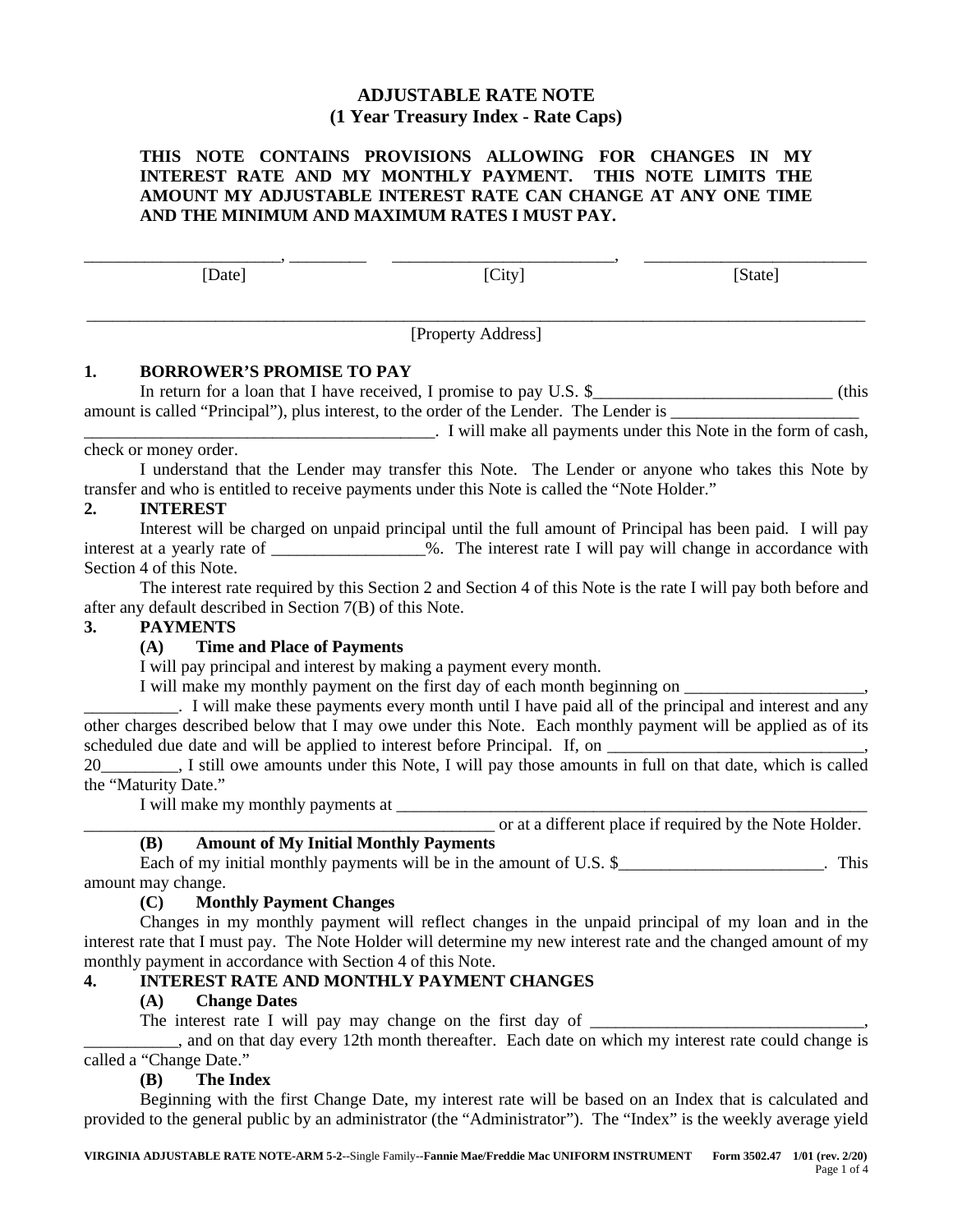on United States Treasury securities adjusted to a constant maturity of one year, as made available by the Board of Governors of the Federal Reserve System. The most recent Index value available as of the date 45 days before each Change Date is called the "Current Index," provided that if the Current Index is less than zero, then the Current Index will be deemed to be zero for purposes of calculating my interest rate.

If the Index is no longer available, it will be replaced in accordance with Section 4(G) below.

### **(C) Calculation of Changes**

Before each Change Date, the Note Holder will calculate my new interest rate by adding \_\_\_\_\_\_\_\_\_\_\_\_\_

percentage points  $($  \_\_\_\_\_\_\_\_\_\_\_\_%) (the "Margin") to the Current Index. The Margin may change if the Index is replaced by the Note Holder in accordance with Section 4(G)(2) below. The Note Holder will then round the result of the Margin plus the Current Index to the nearest one-eighth of one percentage point (0.125%). Subject to the limits stated in Section 4(D) below, this rounded amount will be my new interest rate until the next Change Date.

The Note Holder will then determine the amount of the monthly payment that would be sufficient to repay the unpaid principal that I am expected to owe at the Change Date in full on the Maturity Date at my new interest rate in substantially equal payments. The result of this calculation will be the new amount of my monthly payment.

#### **(D) Limits on Interest Rate Changes**

The interest rate I am required to pay at the first Change Date will not be greater than 19% or less than  $\%$ . Thereafter, my interest rate will never be increased or decreased on any single Change Date by more than two percentage points (2.0%) from the rate of interest I have been paying for the preceding 12 months. My interest rate will never be greater than  $\%$  or less than  $\%$ .

## **(E) Effective Date of Changes**

My new interest rate will become effective on each Change Date. I will pay the amount of my new monthly payment beginning on the first monthly payment date after the Change Date until the amount of my monthly payment changes again.

#### **(F) Notice of Changes**

The Note Holder will deliver or mail to me a notice of any changes in my interest rate and the amount of my monthly payment before the effective date of any change. The notice will include information required by law to be given to me and also the title and telephone number of a person who will answer any question I may have regarding the notice.

### **(G) Replacement Index and Replacement Margin**

The Index is deemed to be no longer available and will be replaced if any of the following events (each, a "Replacement Event") occur: (i) the Administrator has permanently or indefinitely stopped providing the Index to the general public; or (ii) the Administrator or its regulator issues an official public statement that the Index is no longer reliable or representative.

If a Replacement Event occurs, the Note Holder will select a new index (the "Replacement Index") and may also select a new margin (the "Replacement Margin"), as follows:

(1) If a replacement index has been selected or recommended for use in consumer products, including residential adjustable-rate mortgages, by the Board of Governors of the Federal Reserve System, the Federal Reserve Bank of New York, or a committee endorsed or convened by the Board of Governors of the Federal Reserve System or the Federal Reserve Bank of New York at the time of a Replacement Event, the Note Holder will select that index as the Replacement Index.

(2) If a replacement index has not been selected or recommended for use in consumer products under Section (G)(1) at the time of a Replacement Event, the Note Holder will make a reasonable, good faith effort to select a Replacement Index and a Replacement Margin that, when added together, the Note Holder reasonably expects will minimize any change in the cost of the loan, taking into account the historical performance of the Index and the Replacement Index.

The Replacement Index and Replacement Margin, if any, will be operative immediately upon a Replacement Event and will be used to determine my interest rate and monthly payments on Change Dates that are more than 45 days after a Replacement Event. The Index and Margin could be replaced more than once during the term of my Note, but only if another Replacement Event occurs. After a Replacement Event, all references to the "Index" and "Margin" will be deemed to be references to the "Replacement Index" and "Replacement Margin."

**VIRGINIA ADJUSTABLE RATE NOTE-ARM 5-2**--Single Family--**Fannie Mae/Freddie Mac UNIFORM INSTRUMENT Form 3502.47 1/01 (rev. 2/20)** The Note Holder will also give me notice of my Replacement Index and Replacement Margin, if any, and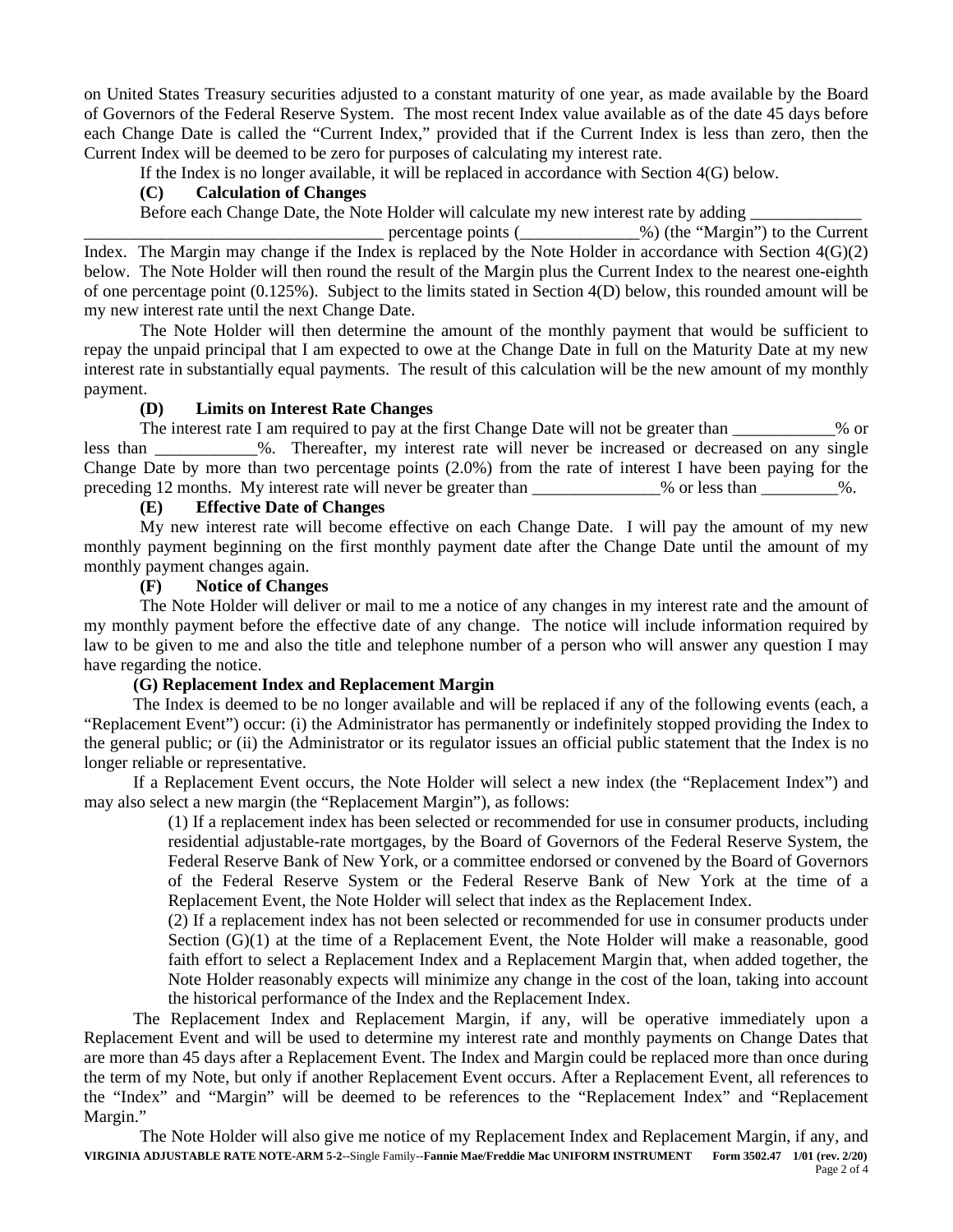such other information required by applicable law and regulation.

# **5. BORROWER'S RIGHT TO PREPAY**

I have the right to make payments of Principal at any time before they are due. A payment of Principal only is known as a "Prepayment." When I make a Prepayment, I will tell the Note Holder in writing that I am doing so. I may not designate a payment as a Prepayment if I have not made all the monthly payments due under the Note.

I may make a full Prepayment or partial Prepayments without paying a Prepayment charge. The Note Holder will use my Prepayments to reduce the amount of Principal that I owe under this Note. However, the Note Holder may apply my Prepayment to the accrued and unpaid interest on the Prepayment amount, before applying my Prepayment to reduce the Principal amount of the Note. If I make a partial Prepayment, there will be no changes in the due dates of my monthly payment unless the Note Holder agrees in writing to those changes. My partial Prepayment may reduce the amount of my monthly payments after the first Change Date following my partial Prepayment. However, any reduction due to my partial Prepayment may be offset by an interest rate increase.

# **6. LOAN CHARGES**

If a law, which applies to this loan and which sets maximum loan charges, is finally interpreted so that the interest or other loan charges collected or to be collected in connection with this loan exceed the permitted limits, then: (a) any such loan charge shall be reduced by the amount necessary to reduce the charge to the permitted limit; and (b) any sums already collected from me which exceeded permitted limits will be refunded to me. The Note Holder may choose to make this refund by reducing the Principal I owe under this Note or by making a direct payment to me. If a refund reduces Principal, the reduction will be treated as a partial Prepayment.

# **7. BORROWER'S FAILURE TO PAY AS REQUIRED**

# **(A) Late Charges for Overdue Payments**

If the Note Holder has not received the full amount of any monthly payment by the end of \_\_\_\_\_\_\_\_\_\_\_\_\_\_\_\_\_ calendar days after the date it is due, I will pay a late charge to the Note Holder. The amount of the charge will be  $\%$  of my overdue payment of principal and interest. I will pay this late charge promptly but only once on each late payment.

#### **(B) Default**

If I do not pay the full amount of each monthly payment on the date it is due, I will be in default.

### **(C) Notice of Default**

If I am in default, the Note Holder may send me a written notice telling me that if I do not pay the overdue amount by a certain date, the Note Holder may require me to pay immediately the full amount of Principal which has not been paid and all the interest that I owe on that amount. That date must be at least 30 days after the date on which the notice is mailed to me or delivered by other means.

### **(D) No Waiver By Note Holder**

Even if, at a time when I am in default, the Note Holder does not require me to pay immediately in full as described above, the Note Holder will still have the right to do so if I am in default at a later time.

## **(E) Payment of Note Holder's Costs and Expenses**

If the Note Holder has required me to pay immediately in full as described above, the Note Holder will have the right to be paid back by me for all of its costs and expenses in enforcing this Note to the extent not prohibited by applicable law. Those expenses include, for example, reasonable attorneys' fees.

# **8. GIVING OF NOTICES**

Unless applicable law requires a different method, any notice that must be given to me under this Note will be given by delivering it or by mailing it by first class mail to me at the Property Address above or at a different address if I give the Note Holder a notice of my different address.

Any notice that must be given to the Note Holder under this Note will be given by delivering it or by mailing it by first class mail to the Note Holder at the address stated in Section 3 (A) above or at a different address if I am given a notice of that different address.

### **9. OBLIGATIONS OF PERSONS UNDER THIS NOTE**

**VIRGINIA ADJUSTABLE RATE NOTE-ARM 5-2**--Single Family--**Fannie Mae/Freddie Mac UNIFORM INSTRUMENT Form 3502.47 1/01 (rev. 2/20)** If more than one person signs this Note, each person is fully and personally obligated to keep all of the promises made in this Note, including the promise to pay the full amount owed. Any person who is a guarantor, surety or endorser of this Note is also obligated to do these things. Any person who takes over these obligations, including the obligations of a guarantor, surety or endorser of this Note, is also obligated to keep all of the promises made in this Note. The Note Holder may enforce its rights under this Note against each person